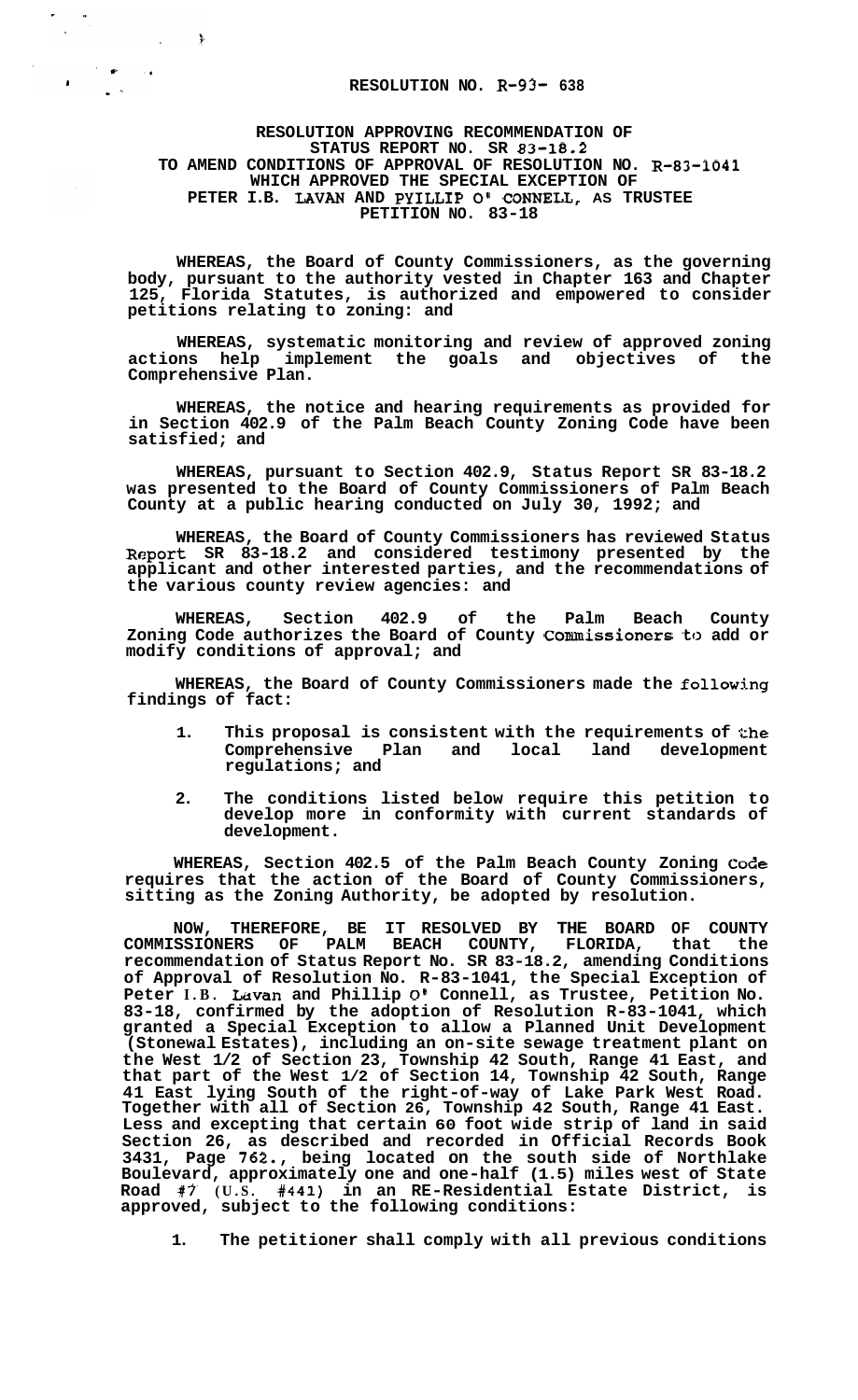**of approval unless expressly modified herein.** 

**2. Condition number 6 of Resolution R-83-1041 (Petition 83- 18) which currently states:** 

> **The developer shall contribute a total sum of**  *\$375,000.00* **in the form of work contribution toward the four-laning of Northlake Boulevard from Beeline Highway to Ryder Cup Boulevard. This sum includes the cost of the above-said plans and drawing: however, the maximum credit for these plans shall not exceed** *\$75,000.00.*

**is hereby amended to state:** 

 $\mathcal{A}^{\text{max}}$  ,  $\mathcal{A}^{\text{max}}$ 

 $\label{eq:2} \frac{d\mathbf{r}}{d\mathbf{r}} = \frac{\mathbf{r}}{d\mathbf{r}}\left(\mathbf{r}^T\mathbf{r}^T\mathbf{r}^T\right)$ 

**The developer shall contribute a total sum of \$375,000.00 toward the improvement of Northlake Boulevard, as follows:** 

- **a. The developer shall provide Palm Beach County with** *\$75,000.00* **in work product in the form of construction plans (condition fulfilled).**
- **b. The developer shall provide Palm Beach County with a total of \$300,000.00 on October 1, 1994, to be used toward the construction of Northlake Boulevard. The amount of payment made on October 1, 1994 shall be** *\$300,000.00,*  **reduced by the traffic impact fees which have been paid previous to this date by development within the Stonewal Estates PUD. An account shall be established to accumulate traffic impact fees paid prior to October 1, 1994. It is the intent that the total of the impact fees and the cash paid on October 1, 1994 shall be \$300,000.00.**

**The existing surety for condition number 6** *of*  **Resolution R-83-1041 shall be replaced prior to October 1, 1992, with an irrevocable surety in a form acceptable to the County Engineer and in the amount of \$300,000.00, less the amount of impact fees already paid by building permits pulled within Stonewal Estates PUD. This irrevocable surety may be drawn on October 1, 1994 if cash payment is not made on that date. The cash payment made on October 1, 1994, shall be used as credit toward future traffic impact fees, paid by development within the Stonewal Estates PUD.** 

**3. Condition number 10 of Resolution number R-83-1041 (Petition 83-18) which states:** 

> **The developer or his successor shall reserve the civic site for a period of ten (10) years, for dedication without cost to any governmental agency which may require said property subject to the consent of the Board of County Commissioners. After said ten (10) year period, the developer or his successor may develop the property for any civic, institutional, or recreational purpose subject to site plan approval.**

is hereby amended to state:

**a. On the plat of the property, the developer shall dedicate to Palm Beach County for governmental purposes the parcel of land shown on the current Master Plan as nGovernme;ltal Services** - **19.7 Acres" on or before August 1, 1993. Said plat dedication shall require that the use by County of**